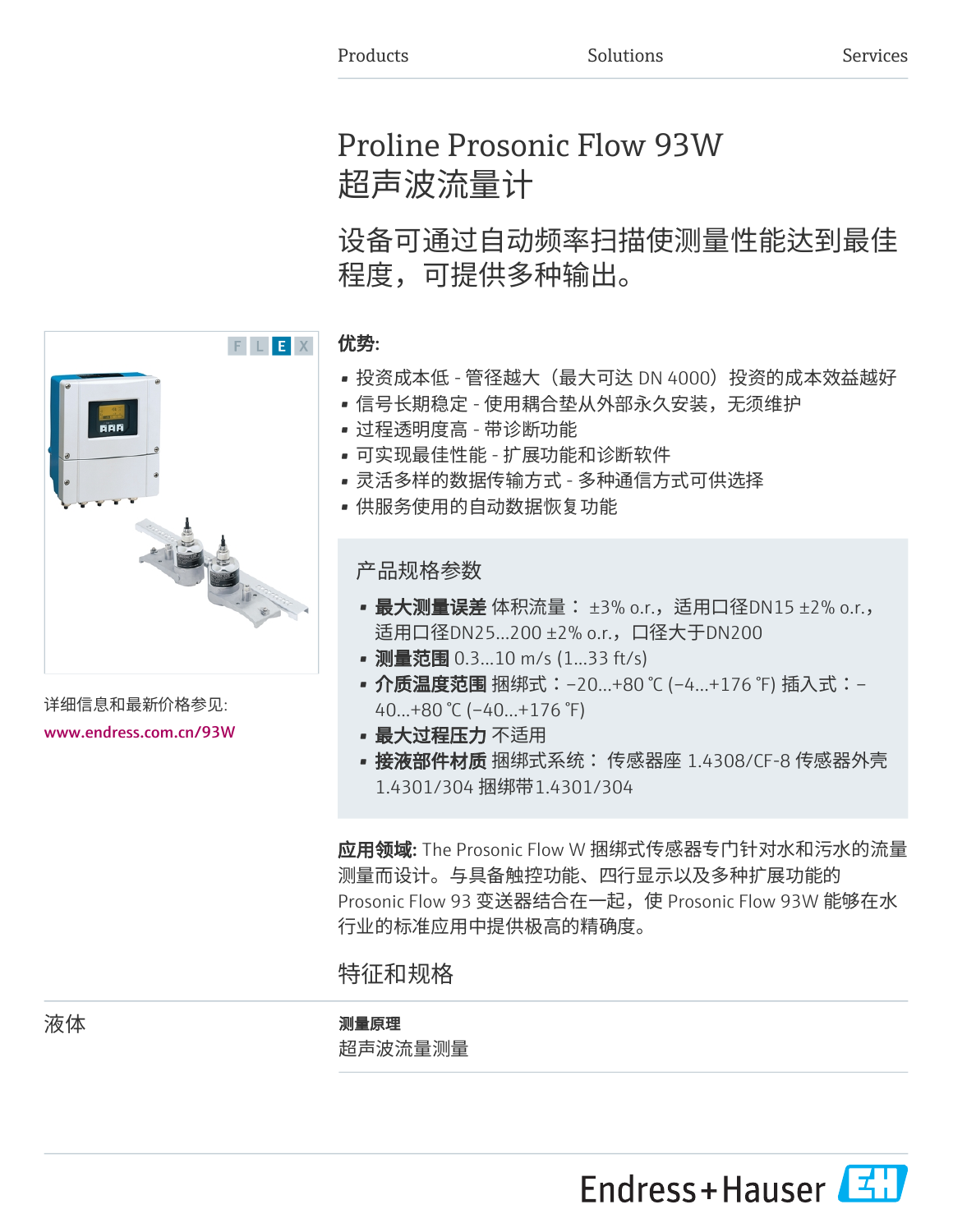# 液体 しゅうしゃ こうしゃ こうしゃ 产品标题

Device with automatic frequency scan for max. measuring performance with a wide range of outputs.

Clamp-on flow measurement of process water, salt water, demineralized water, drinking & wastewater.

# 传感器特点

Low capital investment – cost-effectiveness increases with pipe diameter (up to DN 4000/156"). Long-term stable signal – maintenance-free permanent mounting from outside with coupling pads. Process transparency – diagnostic capability.

Medium temperature: –20 to +80 °C (-4 to +176 °F). Degree of protection IP68 (Type 6P enclosure) for pipes under water. Shock and vibration resistance according to IEC 68-2-6.

# 变送器特点

Highest performance – extended functionality and diagnostics. Flexible data transfer options – numerous communication types. Automatic recovery of data for servicing.

Aluminium transmitter housing.  $4 -$  line backlit display with touch control. HART, PROFIBUS PA/DP, FOUNDATION Fieldbus.

## 公称口径范围

单通道, 1或2个声路:DN15...4000 (1/2...160") 双通道, 1或2个声路:DN15...4000 (1/2...160")

# 接液部件材质

捆绑式系统: 传感器座 1.4308/CF-8 传感器外壳1.4301/304 捆绑带1.4301/304

## 测量变量

体积流量测量通道1和2、平均体积流量、体积流量差值、声速、流 速、累积量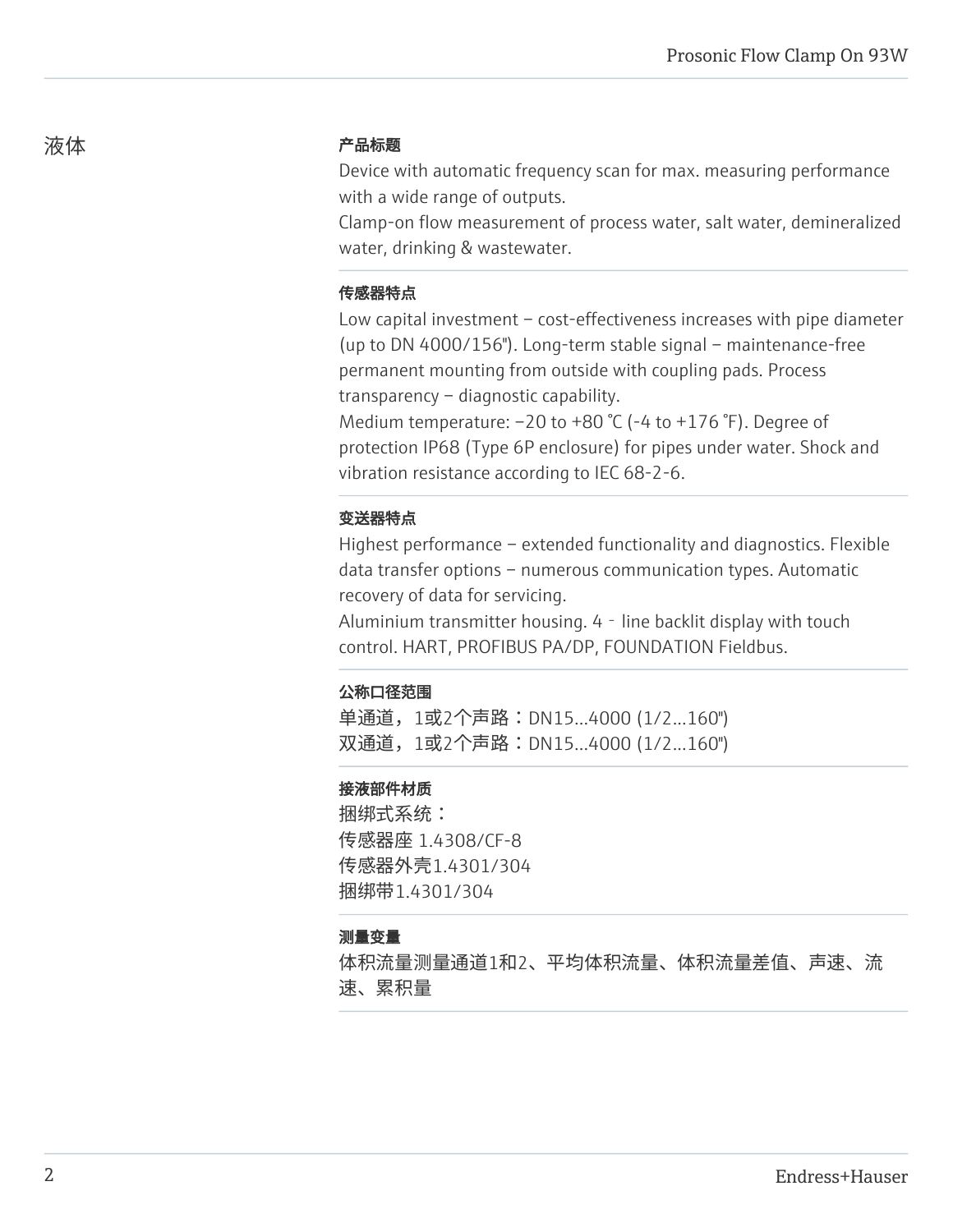#### 最大测量误差

体积流量: ±3% o.r.,适用口径DN15 ±2% o.r.,适用口径DN25...200 ±2% o.r.,口径大于DN200

#### 测量范围

0.3...10 m/s (1...33 ft/s)

#### 最大过程压力

不适用

#### 介质温度范围

捆绑式:–20...+80 °C (–4...+176 °F) 插入式: -40...+80 ℃ (-40...+176 °F)

#### 环境温度范围

-20...+60 °C (-4...+140 °F)

## 传感器外壳材质

不适用

#### 变送器外壳材质

墙装型外壳:粉末压铸铝

#### 防护等级

IP67 type 4X (变送器), IP68 IP67 type 4X(传感器) IP68 type 6P (可选传感器)。变送器:IP67, type 4X

#### 显示/操作

四行背光显示,三个光敏键操作

#### 输出

1路4...20 mA HART 1路脉冲/频率/开关量输出(无源)

# 输入

不适用